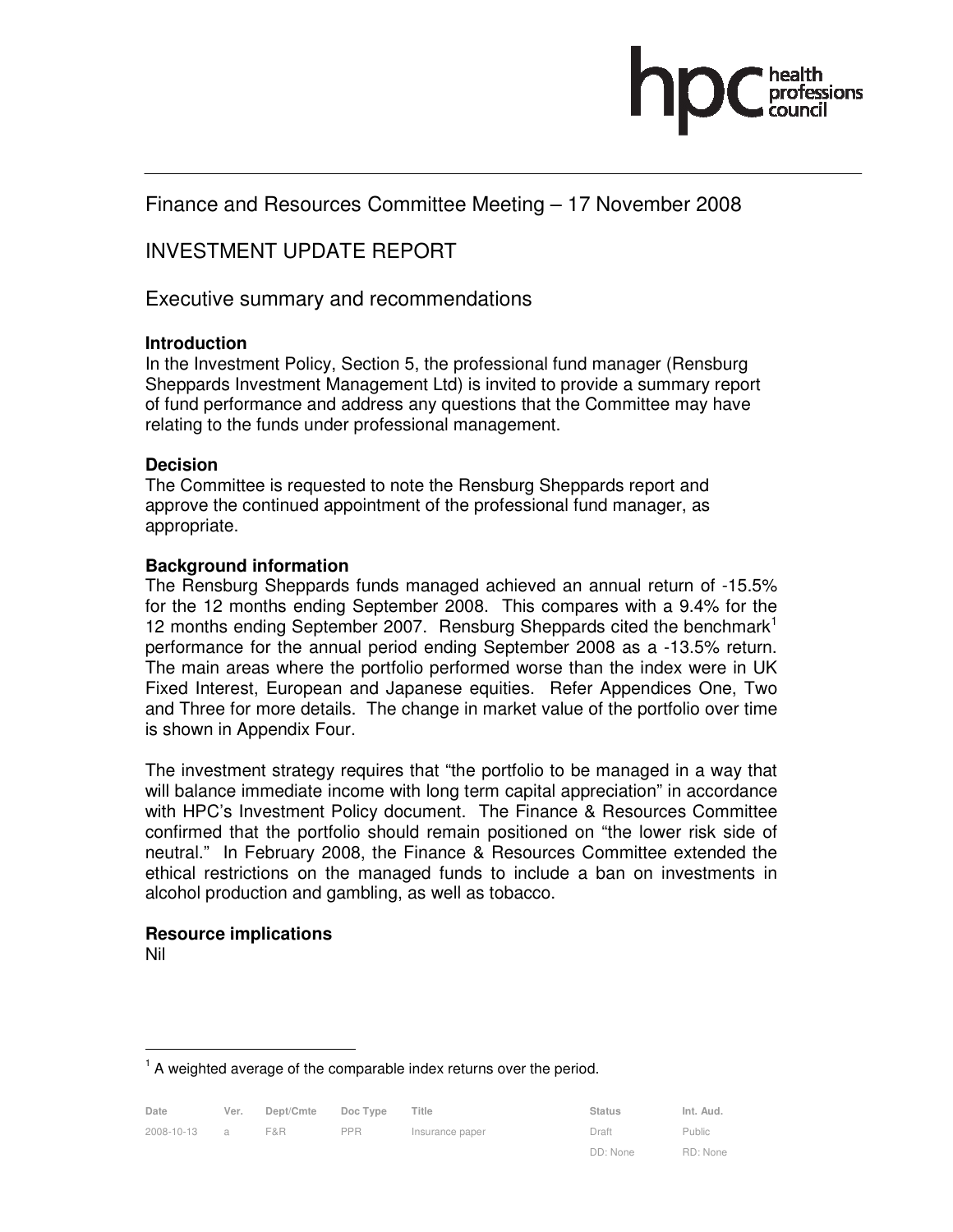### **Financial implications**

Rensburg Sheppards charge a flat fee and transaction charges equating to about 0.5% of the funds managed (£8.4k) as commission.

#### **Appendices**

Appendix One - Rensburg Sheppards Performance Summary Appendix Two - Rensburg Sheppards letter dated 14 October 2008 Appendix Three - Rensburg Sheppards letter dated 10 October 2008 Appendix Four – Portfolio Investment Value

#### **Date of paper**

5 November 2008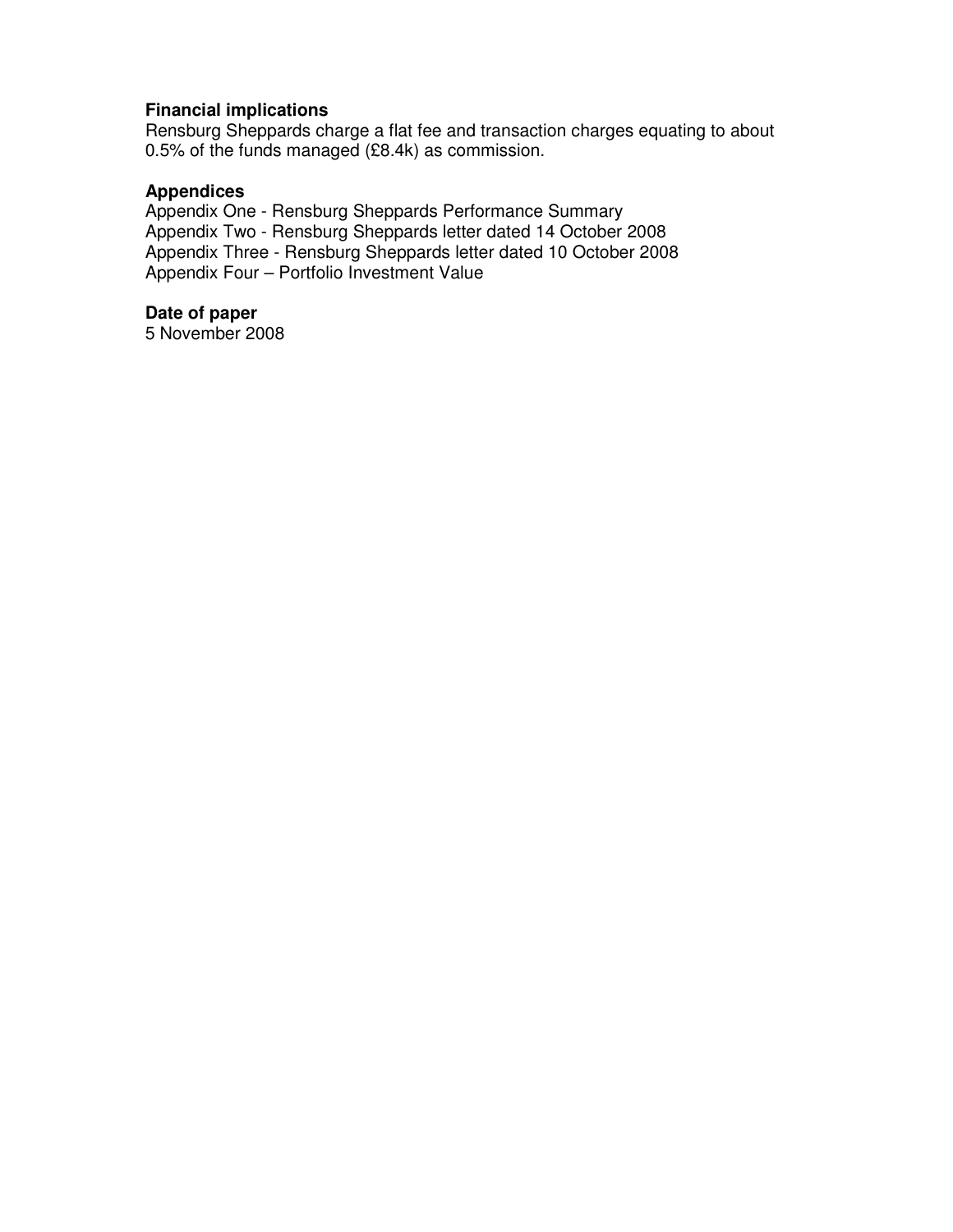$\mathcal{N}_\mathrm{c}$ 

SECTION C PAGE 1 OF 1

 $\sim 10^{-11}$ 

REF : COUNC0004/RLO

|                        |                                | 3 MONTHS              |                      | 12 MONTHS                 |                                      |                                      |
|------------------------|--------------------------------|-----------------------|----------------------|---------------------------|--------------------------------------|--------------------------------------|
| <b>ASSET</b>           |                                | $30/06/08 - 30/09/08$ |                      | $28/09/07 - 30/09/08$     |                                      |                                      |
| <b>ALLOCATION</b><br>% | <b>SECTOR</b>                  | <b>FUND</b><br>%      | <b>INDICES</b><br>X, | FUND<br>$\boldsymbol{\%}$ | <b>INDICES</b><br>$\boldsymbol{q}_b$ |                                      |
|                        |                                |                       |                      |                           |                                      |                                      |
| 7.7                    | <b>UK Gilts</b>                | 3.9                   | 4.7                  | 6.4                       | 6.8                                  | FTA Brit Govt Fixed All Stocks       |
| 12.1                   | Other UK Fixed Interest        | $-6.2$                | $-1.4$               | $-13.3$                   | $-2.5$                               | Merrill Lynch £ Non-Gilts All Stocks |
| 19.8                   | Total UK Fixed Interest        | $-2.6$                | 4.7                  | $-7.0$                    | 6.8                                  | FTA Brit Govt Fixed All Stocks       |
| 49.9                   | UK Equities                    | $-9.8$                | $-12.2$              | $-21.0$<br>$\bullet$      | $-22.3$                              | FTSE All Share                       |
|                        |                                |                       | $-12.0$              |                           | $-21.2$                              | <b>FTSE 100</b>                      |
| 7.8                    | USA                            | $-3.0$                | 2.3                  | $-9.4$                    | $-10.8$                              | S & P 500 Composite                  |
| 4.7                    | Europe                         | $-17.4$               | $-11.2$              | $-26.7$                   | $-19.7$                              | FTSE World Europe Excl UK            |
| 2.5                    | Japan                          | $-5.1$                | $-7.4$               | $-25.4$                   | $-15.1$                              | <b>TOPIX</b>                         |
| 1.8                    | Other Pacific Basins           | $-17.6$               | $-16.3$              | $-27.3$                   | $-27.1$                              | FTSE World Asia Pacific Excl Japan   |
| 0.3                    | <b>Emerging Markets</b>        | $-25.2$               | $-18.3$              | N/A                       | $-23.4$                              | MSCI Emerging Markets                |
| 2.4                    | International Equities         | $-10.6$               | $-5.3$               | $-11.8$                   | $-14.5$                              | FTSE World Excl UK                   |
| 19.5                   | <b>Total Overseas Equities</b> | $-9.8$                | $-5.3$               | $-18.0$                   | $-14.5$                              | FTSE World Excl UK                   |
| 10.9                   | Cash                           | 0.8                   | 1.1                  | 4.5                       | 4.8                                  | BoE Base Rate $(-0.5\%)$             |
|                        |                                | $-7.3$                | $-6.8$               | $-15.5$                   | $-13.5$                              | <b>Bespoke</b>                       |

Performance figures are calculated gross of fees but net of any transaction expenses, if applicable.

Ê

Ê

 $\mathbf{B}$ 

潭

i.

ā

e

演

â

澐

濤

ā

僵

 $\mathbf{r}$ 

這

 $\blacksquare$ 

這

 $\blacksquare$ 

写

国

冒

3

弓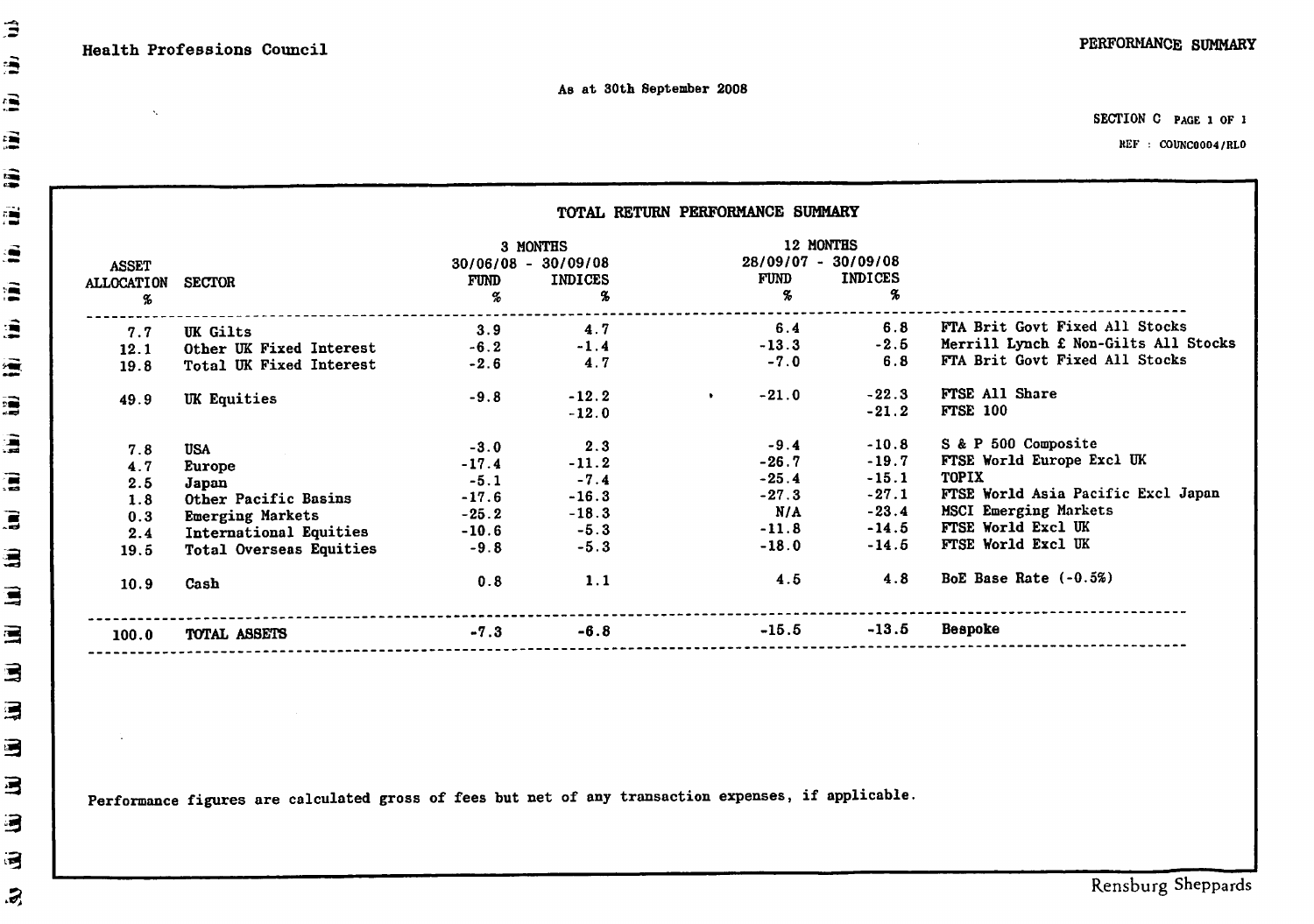# Rensburg<br>Sheppards

**Rensburg Sheppards Investment Management Limited** 

2 Gresham Street London EC2V 7QN Telephone +44 (0)20 7597 1234 Facsimile +44 (0)20 7597 1000 Fmail info london@rensburgsheppards.co.uk Web www.rensburgsheppards.co.uk DX 132316 Finsbury Square

Member firm of the London Stock Exchange. Member of LIFFE Authorised and regulated by the Financial Services Authority Rensburg Sheppards Investment Management Limited is registered in England. Registered office: Quayside House, Canal Wharf, Leeds, LS11 5PU. Registered No. 2122340.

Our Ref: JM/VM/COUNC0004

14th October 2008

**Charlotte Milner Health Professions Council Park House** 184 Kennington Park Road London **SE11 4BU** 

Dear Ms Milner

# **Health Professions Council**

Please find enclosed your quarterly valuation for the period 1 July to 30 September 2008. I write in James Minett's absence while he recovers from his recent accident. I am pleased to inform you that James has left hospital and I am sure you will join us in wishing him a speedy recovery.

Turning to the markets, we have, over the last quarter witnessed arguably the most turbulent financial crisis in modern times in terms of the number and scale of financial companies that have been either nationalised, bankrupted or taken over. Indeed, September 2008 will merit a chapter in the history books of financial markets owing to the massive state intervention employed (in the home of capitalism) to stabilise the US financial system.

In no particular order, the Federal reserve, chaired by 'Hank' Paulson has bailed out the two state sponsored entities responsible for underwriting most US mortgages (Fannie Mae and Freddie Mac), taken over AIG, let Lehman Brothers and Washington Mutual (the largest ever bank failure) go bankrupt and orchestrated a merger of Merrill Lynch by Bank of America. Over on this side of the Atlantic, the UK government has nationalised Bradford and Bingley and allowed a merger of HBOS with Lloyds TSB, pushing competition rules aside, in favour of letting HBOS go bankrupt. This is not pleasant reading.

The issues above, are now starting to creep, rather rapidly into the European arena. Fortis had to be rescued by not just one country, but by three, beginning to question the argument "when does a bank too big to fail become too big to rescue". This argument was pushed to extreme levels by the nationalisation of Glitnir, Iceland's third biggest bank and, with the knock-on effects only starting to become apparent, we may see more banks running 'cap in hand' to their governments, as lenders of last resort.

Belfast Cheltenham Edinburgh Farnham Glasgow Leeds Liverpool London Manchester Reigate Sheffield

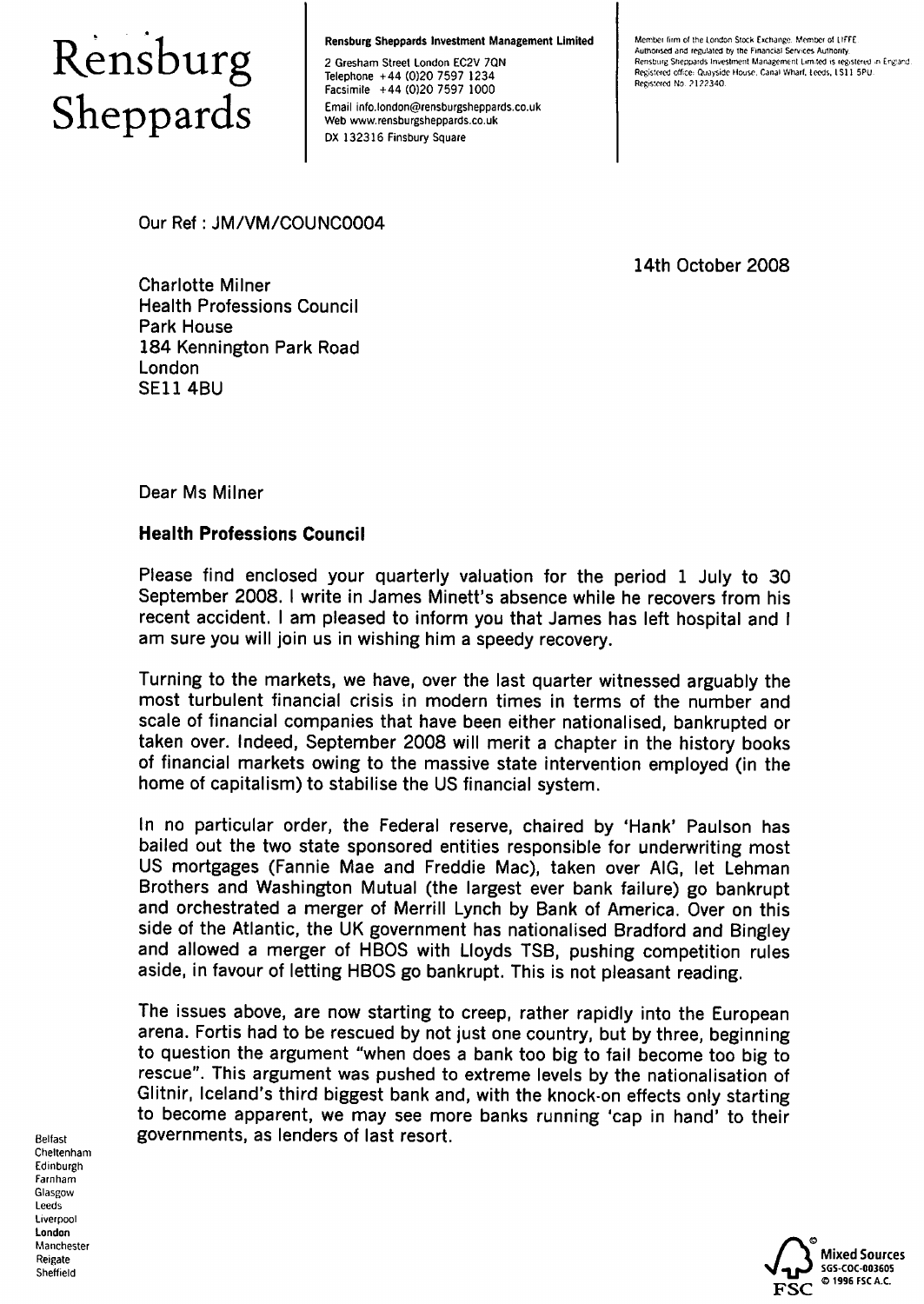All is not lost though, as Central banks in Europe are starting to work together, albeit without actually agreeing to work together, firstly, with the Irish Authorities quickly followed by Greece and now Germany guaranteeing deposits. Markets are still uncertain whether this is a good sign or not.

What we, as investment managers, have to do in light of the turmoil that is affecting world markets is pick future winners, for every bear market is tomorrows bull market. While it is obvious that banks will have to recapitalise themselves to shore up their balance sheets, we try to find those companies that have net cash on their balance sheet, have excellent free cash flows (the money that the company earns after paying all costs) and are profitable. The market has forgotten that if a company is profitable, even if small, this profit adds to the equity in the company, increasing its net worth. Quoting Warren Buffett, "Be fearful when others are greedy, and be greedy when others are fearful" is very poignant at this time.

Turning to your portfolio, as at 30 September the value was £1,672,078, a fall of £147,341. Dividends that have accrued on the portfolio total £15,954. On a total return basis the portfolio fell by -7.3% verse the bespoke index which returned .6.8%.

The fixed interest proportion registered a return of -2.6% versus the benchmark, the FT Government All Stocks, which rose 4.7%. The strong rise in the benchmark is highlighted by the surge in demand for government backed Gilts as the 'flight to quality' and safety took hold. Corporate bonds and in particular banking bonds have suffered over the period as investors have fled to the safe haven of government backed bonds. This we feel is over done with some corporate bonds starting to look good value.

The UK equity component of the portfolio returned -9.8% versus the FTSE 100 of -12.2%. The outperformance has been due to a relative underweight position in the basic materials, oil and gas and consumer goods sectors, which registered large falls as investors began to digest consequences of a recession Industrials. With overweight positions in. the wider economy. in I Telecommunications and Utilities the portfolio is in an ideal position to weather the current financial climate, ensuring a defensive position with companies that have strong balance sheets and good free cash flow.

component of the portfolio returned  $-9.8%$ **The** overseas eauity underperforming the index, the FTSE World Ex UK, which fell -5.3%. The large relative weighting in the US component of the overseas equity contributed to this fall, as these investments returned -3.0% verses the index, the S&P500, which rose 2.3%.

Transactions throughout the period:

During the period we acquired UK Gilt 4.75% 2020 reinvesting the proceeds of the UK Gilt 5.5% 2008 which matured in September.

Within equities we acquired TR Property Trust (the international property trust), Experian, BHP Billiton and JPMorgan Smaller Companies Investment Trust (increasing exposure to the smaller capitalised market). Within UK equities we sold the small position in Rolls Royce "B" Shares and redeemed the United Utilities 'G' Shares.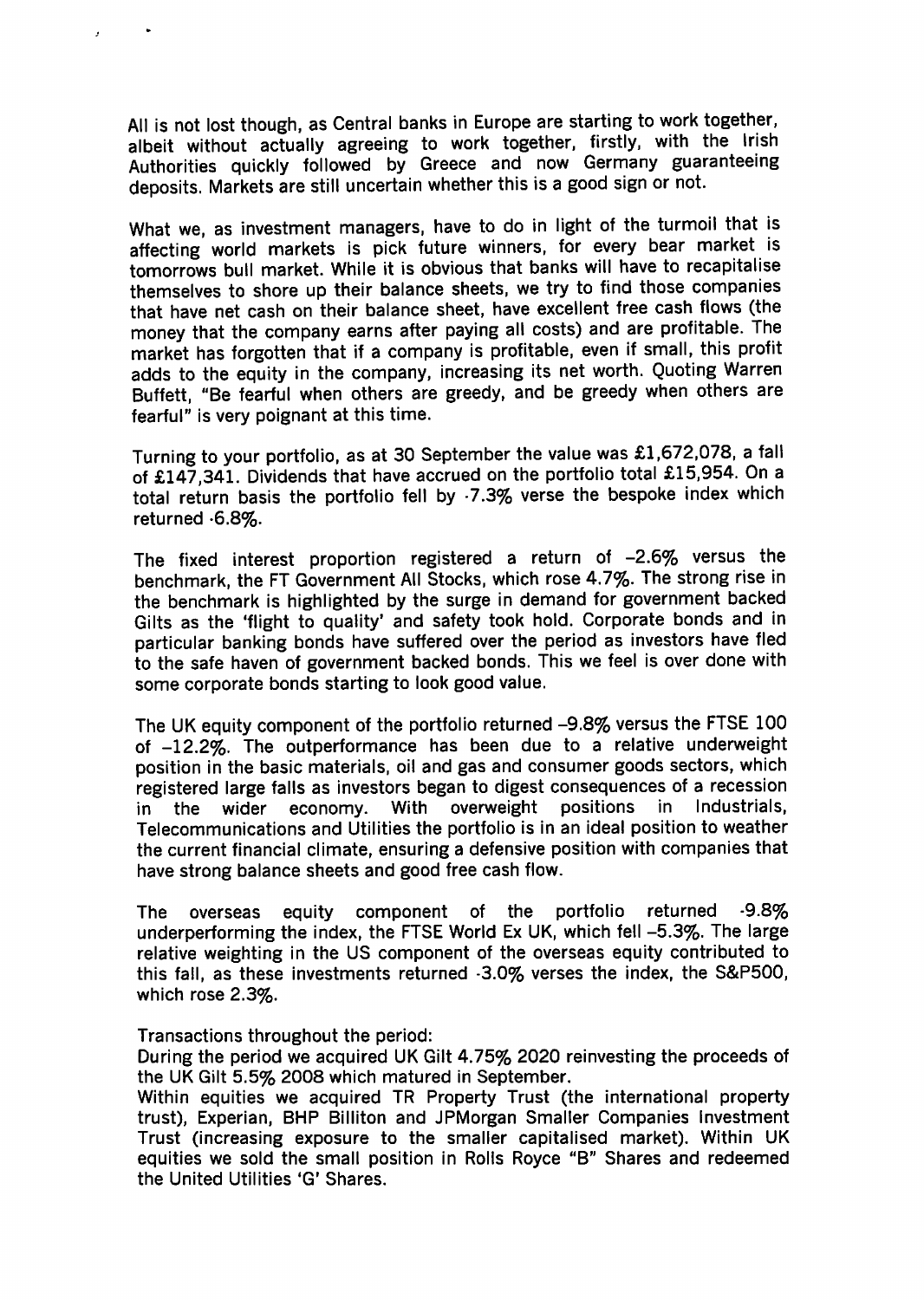We sold the trusts investment in JPMorgan Investment Trust and reinvested the proceeds into Polar Capital Japan Fund. We favour Japan noting that the Japanese have somewhat 'escaped' the current crisis and are starting to buy up distressed assets from the US and UK. Recently, Nomura, the Japanese investment bank, has taken over Lehman brothers operations in the UK making it the largest independent investment bank in the world. In addition to this, Japans megabank, Mitsubishi UFJ Financial Group, has agreed to press on with the purchase of 21% in Morgan Stanley, after assurances from the US government that Morgan Stanley has full protection from the authorities against going bust. We may see more companies emerging from Japan that have strong balance sheets and the fire power picking up distressed assets from western economies.

The last purchase over the period was one of cash management, in that we acquired a position in the Goldman Sachs Sterling Liquid Reserve Fund. This fund is valued at over £4bln, making it one of the largest and most liquid money market funds of its type in the world. The fund pays interest of 5.36% and offers daily liquidity.

Finally we trimmed the holding in Black World Mining reducing our exposure to the mining sector.

Looking ahead inflation remains a problem as does rising unemployment and irrespective of the resolution of the mortgage mayhem in the USA and global reverberations the outlook for stock markets looks poor. Having said that we would expect to take advantage of market weakness in specific shares to add to positions for the recovery when it comes. We have seen a global coordinated interest rate cut and should expect further easing in the UK and also in the USA, although one wonders as to the help a reduction from a lowly 1.5% in the USA might bring.

Finally in James' absence should you have any queries relating to the markets or your portfolio please do not hesitate to contact me.

Yours sincerely

 $16 - 11$ 

**Elliot Bancroft Associate Investment Director** 

Encl.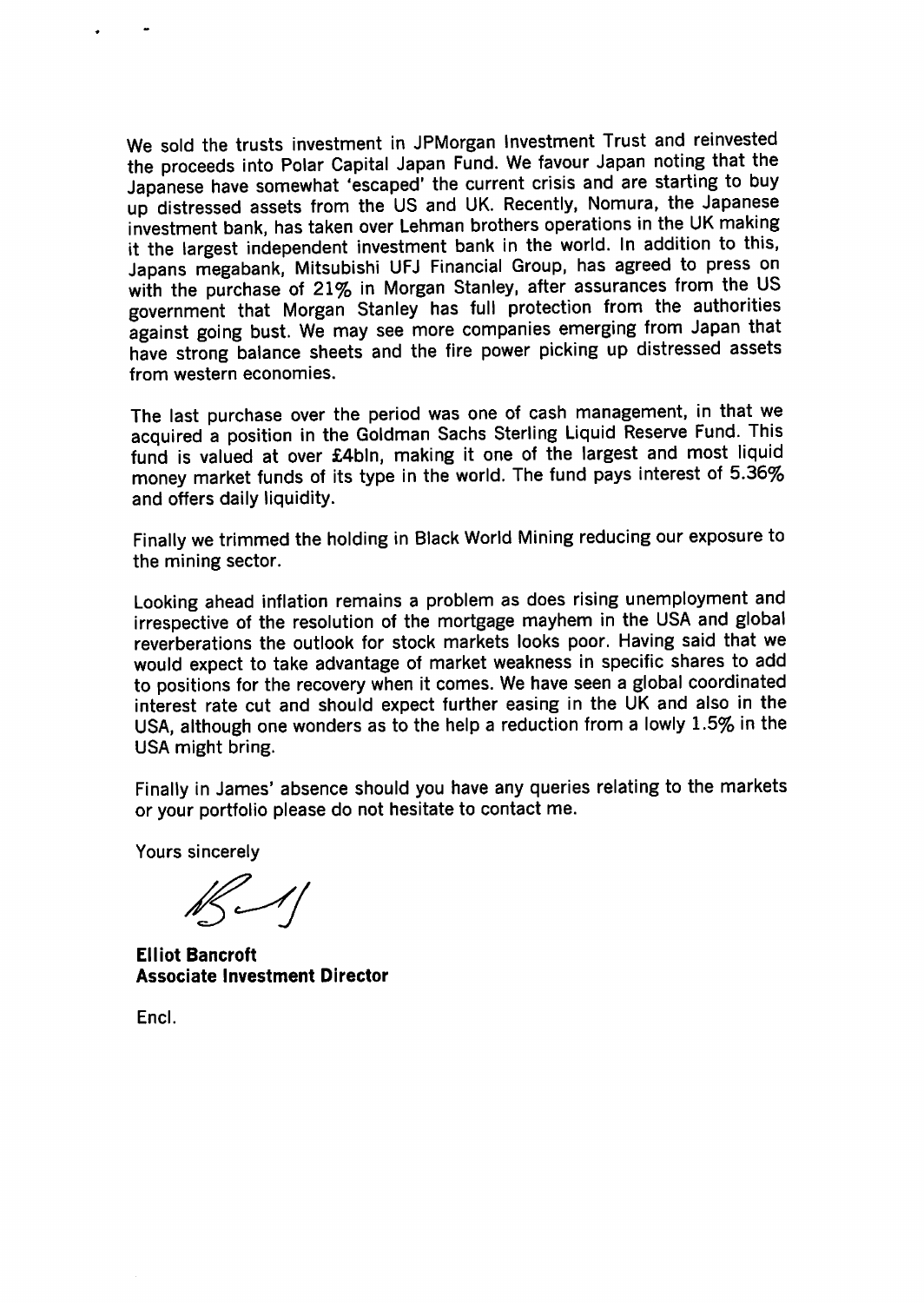# Rensburg<br>Sheppards

Rensburg Sheppards Investment Management Limited

2 Gresham Street London EC2V 7QN Telephone +44 (0)20 7597 1234 Facsimile +44 (0)20 7597 1000

Email info.london@rensburgsheppards.co.uk Web www.rensburgsheppards.co.uk DX 132316 Finsbury Square

Member firm of the London Stock Exchange. Member of LIFFE. Authorised and regulated by the Financial Services Authority,<br>Rensburg Sheppards Investment Management Limited is registered in England. Registered office: Quayside House, Canal Wharf, Leeds, LS11 5PU Registered No. 2122340.

Our Ref: EB/VM/COUNC0004

10th October 2008

**Charlotte Milner Health Professions Council** Park House 184 Kennington Park Road London **SE11 4BU** 

Dear Ms Milner

#### **Health Professions Council**

Equity markets are continuing to fall and it is understandable that some clients are expressing concern for the value of their portfolios with us. We are sensitive to these concerns, but just as most of our clients are investing for the long term, so we also have to try to look through the collective loss of confidence which predominates at the moment. The long term strategies which we have recommended to our clients are based on historical data going back several decades and it is important not to lose sight of these at times of short term dislocation.

We are much reassured by the collective and coordinated actions being taken by governments and monetary authorities around the world and believe that these are evidence that they will indeed do "whatever it takes" to restore stability. This will take time and we may see further weakness but ultimately we believe that equilibrium can be regained and that the global financial system will be reestablished on a firmer footing.

We have also received a number of enquiries from our clients as to which banks we use to deposit cash held as part of investment portfolios. In determining which banks to deal with our Cash & Credit Management Committee carry out a stringent vetting process. All banks much have a minimum Fitch IBCA short term rating of  $FI<sup>+</sup>$ , an individual rating of B or better and a support rating where there is a high probability of external support from a highly rated central bank or institution. There are currently eight banks which are approved for use, with no more than 25% to be held with at any one. There are no Icelandic banks on the approved list.

Yours sincerely

**Elliot Bancroft Associate Investment Director** 



**Belfast** Cheltenham Edinburgh Farnham Glasgow Leeds Liverpool London Manchester Reigate Sheffield